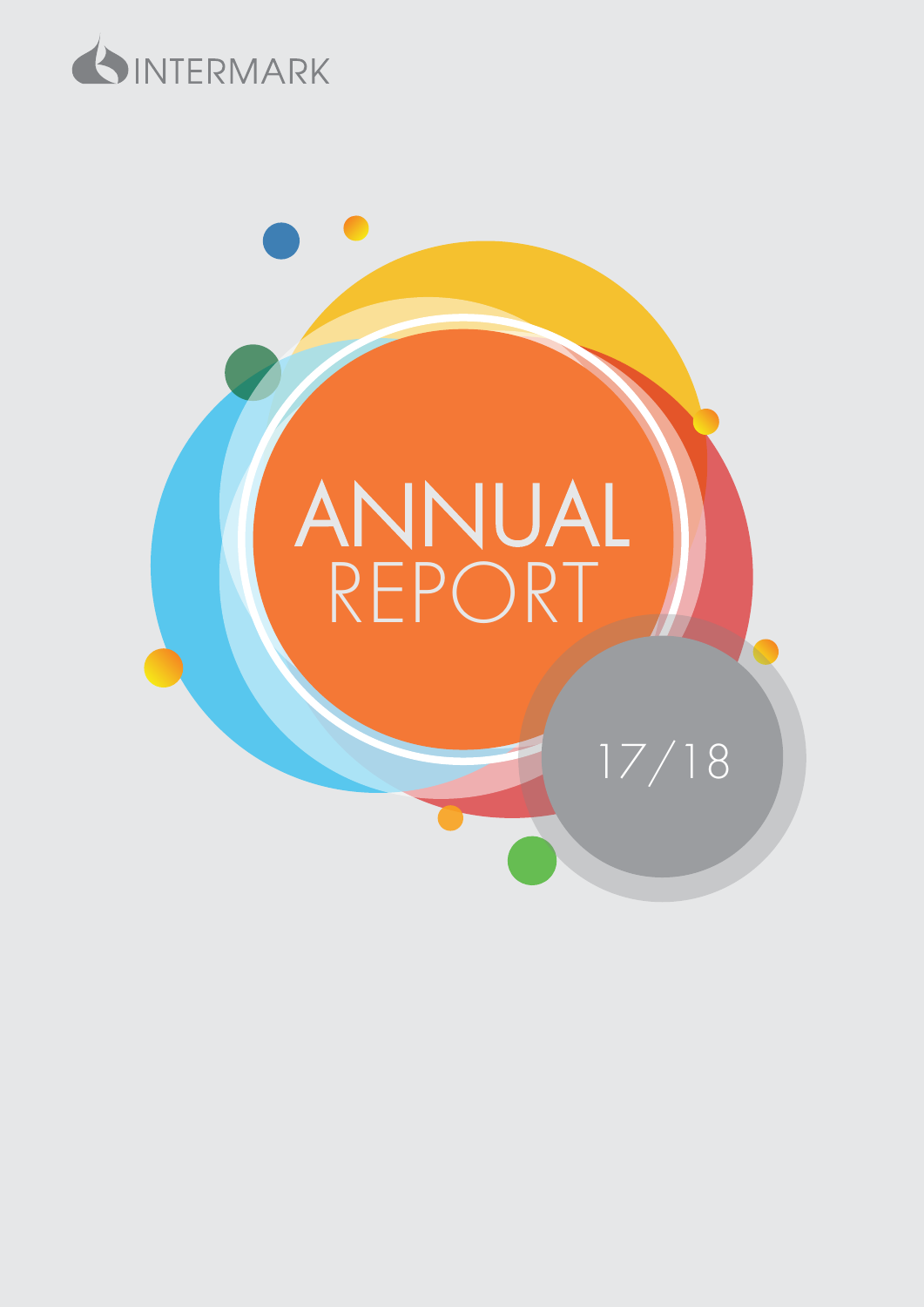![](_page_1_Picture_0.jpeg)

![](_page_1_Picture_1.jpeg)

#### Dear partners,

It was a good year for the relocation industry in Russia and CIS. International companies were more active and a new trend has emerged: major Russian companies are now implementing international mobility best practices. We are proud of the outstanding results and international recognition that our Intermark team achieved in 2017.

In this report, we will share some internal highlights as well as major changes and news for the relocation industry in Russia and CIS. We want to thank you, our clients and partners, for your trust and cooperation in 2017 and wish you all a prosperous business year ahead.

![](_page_1_Figure_5.jpeg)

#### Key figures achieved in 2017: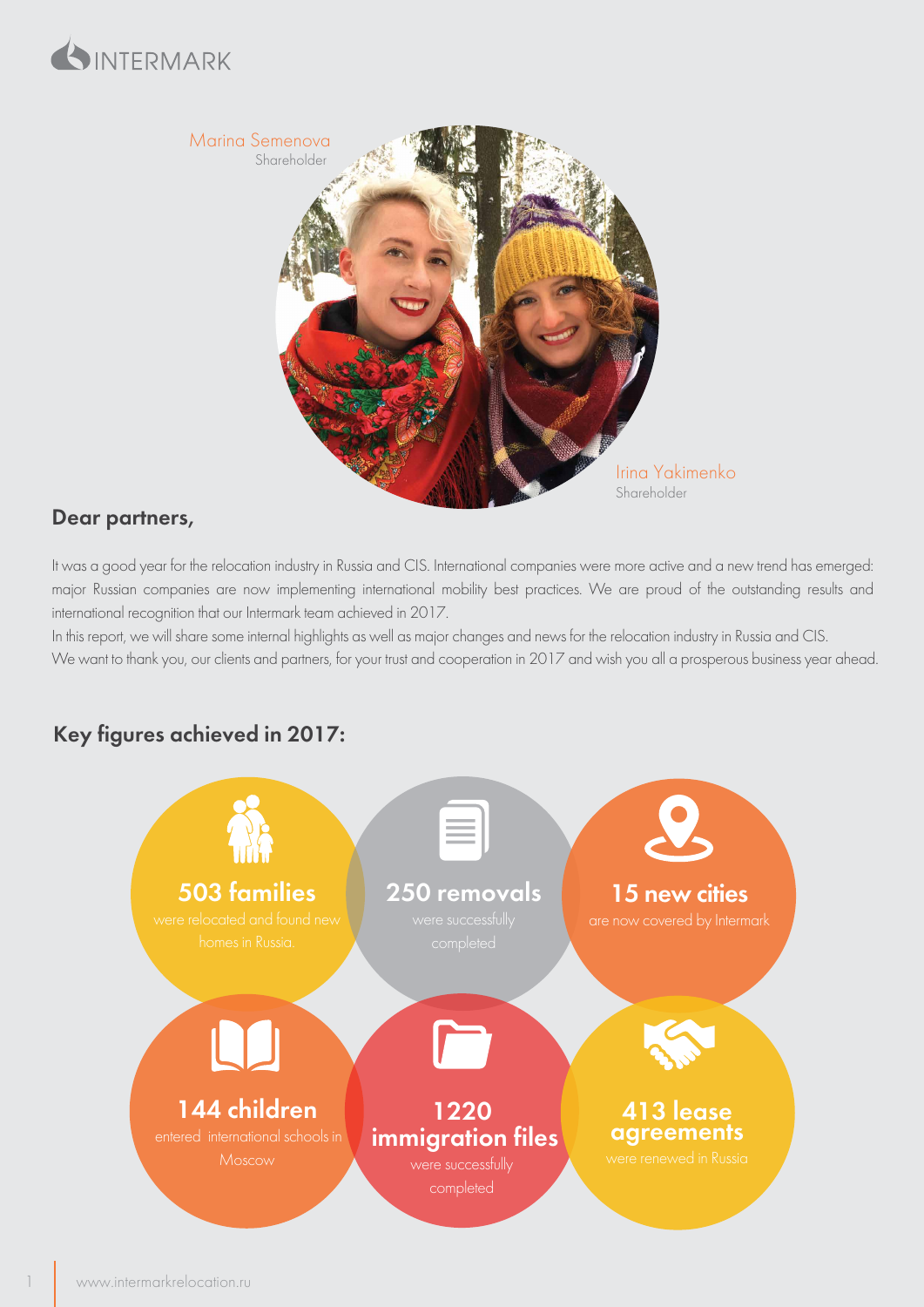![](_page_2_Picture_0.jpeg)

# A Message From Expat

![](_page_2_Picture_2.jpeg)

job here. It was four of us with our two small children; the little one was just born. When we thought about Moscow before, we imagined an exciting mix of cold winters, secret agent movies, buildings with onion-shaped towers, and impressive culture. We were also a bit afraid of not being able to understand the language with the Cyrillic script, of finding ourselves in a completely foreign world.

And the key question for us was: «Would Moscow be a good place to raise our children?»

Moscow welcomed us with warm rays of sunshine. Everything was so different, so big and impressive.

Intermark found a great house in an international compound for us. It was summer time and our three-month-old son David enjoyed stretching his little feet in the warm sun, cooing and smiling, while his two-and-a-half-year-old sister Paula jumped and danced in delight in our gorgeous garden.

We were definitely surprised by the weather. We didn't expect the summers to be so warm, going up to more than 30°C, but we also had no idea how cold the winters would feel. When our friends in Germany complain about being cold, we joke that what they call cold would be considered a warm day here.

Most of all, we love the variety of things available here: from sweet Peruvian mangos to Mexican raspberries, wooden toys from Switzerland to hand-painted Russian crafts. We also really like visiting the countless historical sights that stand face-to-face with shiny modern skyscrapers.

# And the key question for us was: «Would Moscow be a good place to raise our children?»

Our daughter loves "our red house in Moscow" as she calls it fondly. At the international kindergarten she has friends from South Africa, Czech Republic, Russia, Germany, England and Bulgaria. We are living safe and quiet with lots of nature surrounding us.

On the weekends, we go sledding with the children on the hills in our area, for long walks along the lake and cook family meals together or visit the gorgeous parks. Once a week, we drive to the fantastic "Leningradsky Rynok" where you can buy anything that a gourmet could dream of. Culinary specialties from all over the world, delicious fruits and vegetables that you can always taste before you buy.

It is different from what you might expect but it is exciting, fascinating, and also challenging.

Russia is an enormous country – the largest in the world – covering as many as eleven time zones. At fifty times bigger than our home country, Germany, it seemed scary at first but there are so many beautiful things to discover. You could think of Russia as a Matryoshka doll, big and beautiful but overwhelming at first. But, as you get to know it, you discover so many unexpected layers that you can fall in love with… and another… and another. So don't be afraid and get ready to fall in love.

From Russia with love!

It is different from what you might expect, but it is exciting, fascinating, and also challenging.